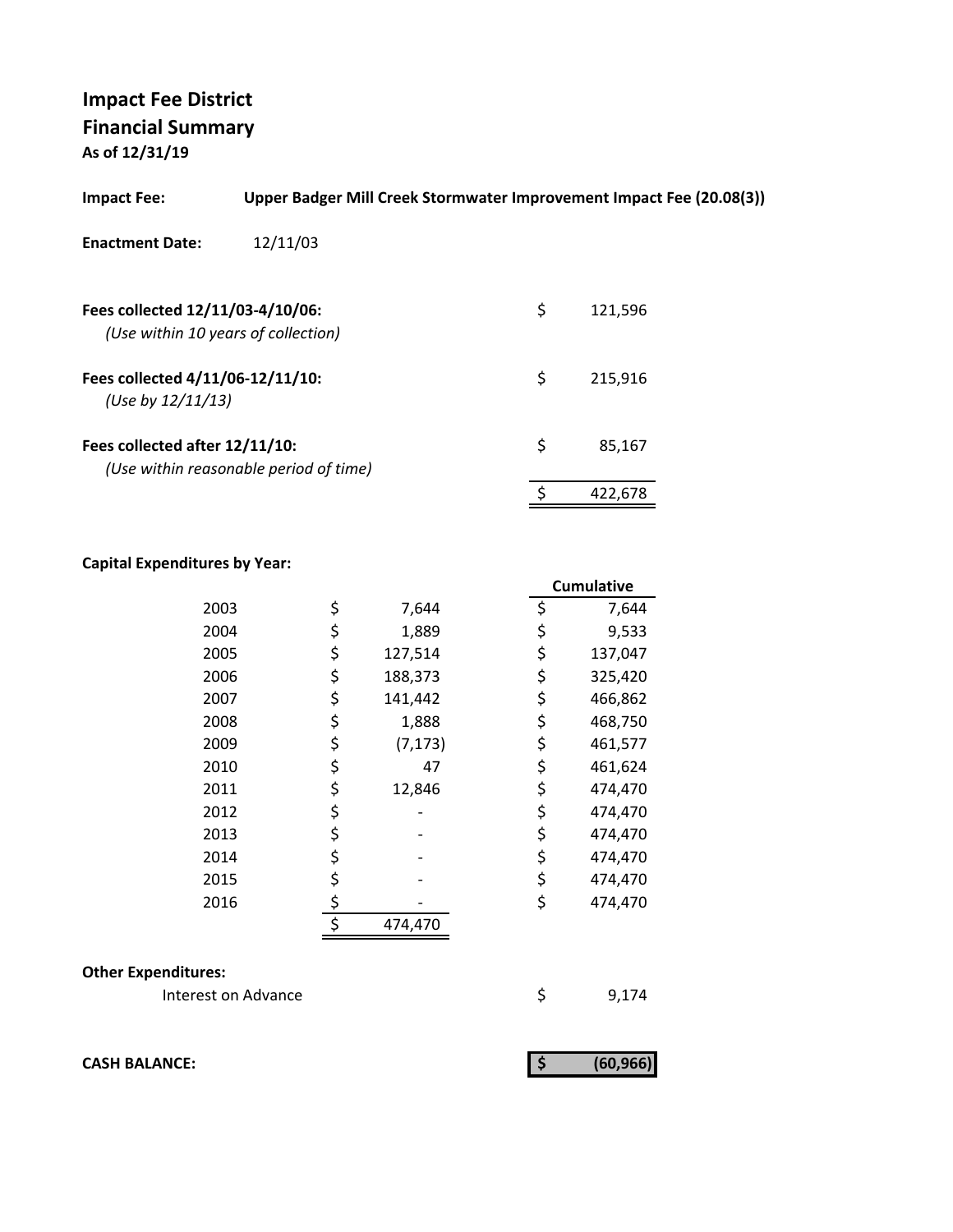#### **Impact Fee: Door Creek North Phase 2 Improvements Impact Fee (20.08(4))**

#### **Enactment Date:** 3/17/04

|                                                                         | <b>Sewer</b> |         |  | <b>Stormwater</b> |         |
|-------------------------------------------------------------------------|--------------|---------|--|-------------------|---------|
| Fees collected 3/17/04-4/10/06:<br>(Use within 10 years of collection)  |              | 39.507  |  |                   | 196,204 |
| Fees collected 4/11/06-3/17/11:<br>(Use by $3/17/14$ )                  | Ś            | 29.170  |  |                   | 70,032  |
| Fees collected after 3/17/11:<br>(Use within reasonable period of time) | Ś            | 177,369 |  |                   | 554,430 |
|                                                                         |              | 246,046 |  |                   | 820,665 |

|                            | <b>SEWER</b> |         |    |                   | <b>STORMWATER</b> |         |    |                   |
|----------------------------|--------------|---------|----|-------------------|-------------------|---------|----|-------------------|
|                            |              |         |    | <b>Cumulative</b> |                   |         |    | <b>Cumulative</b> |
| 2004                       | \$           | 464,717 |    | 464,717           | \$                | 721,599 | \$ | 721,599           |
| 2005                       | \$           | 4,393   |    | 469,110           |                   | 21      | \$ | 721,619           |
| 2006                       | \$           | 1,832   |    | 470,942           |                   |         | \$ | 721,619           |
| 2007                       | \$           | 11,846  | Ş  | 482,788           |                   | 49,311  | \$ | 770,931           |
| 2008                       |              |         |    | 482,788           |                   |         | \$ | 770,931           |
| 2009                       |              |         |    | 482,788           |                   |         | \$ | 770,931           |
| 2010                       |              |         |    | 482,788           |                   |         | \$ | 770,931           |
| 2011                       |              |         |    | 482,788           |                   |         | \$ | 770,931           |
| 2012                       |              |         |    | 482,788           |                   |         | \$ | 770,931           |
| 2013                       |              |         |    | 482,788           |                   |         | \$ | 770,931           |
| 2014                       |              |         |    | 482,788           |                   |         | \$ | 770,931           |
| 2015                       |              |         |    | 482,788           |                   |         | \$ | 770,931           |
| 2016                       |              |         | \$ | 482,788           |                   |         | \$ | 770,931           |
|                            |              | 482,788 |    |                   | \$                | 770,931 |    |                   |
| <b>Other Expenditures:</b> |              |         |    |                   |                   |         |    |                   |
| Interest on Advance        |              |         | \$ | 24,616            |                   |         | \$ | 39,308            |
|                            |              |         |    |                   |                   |         |    |                   |
| <b>CASH BALANCE:</b>       |              |         | \$ | (261, 359)        |                   |         | \$ | 10,426            |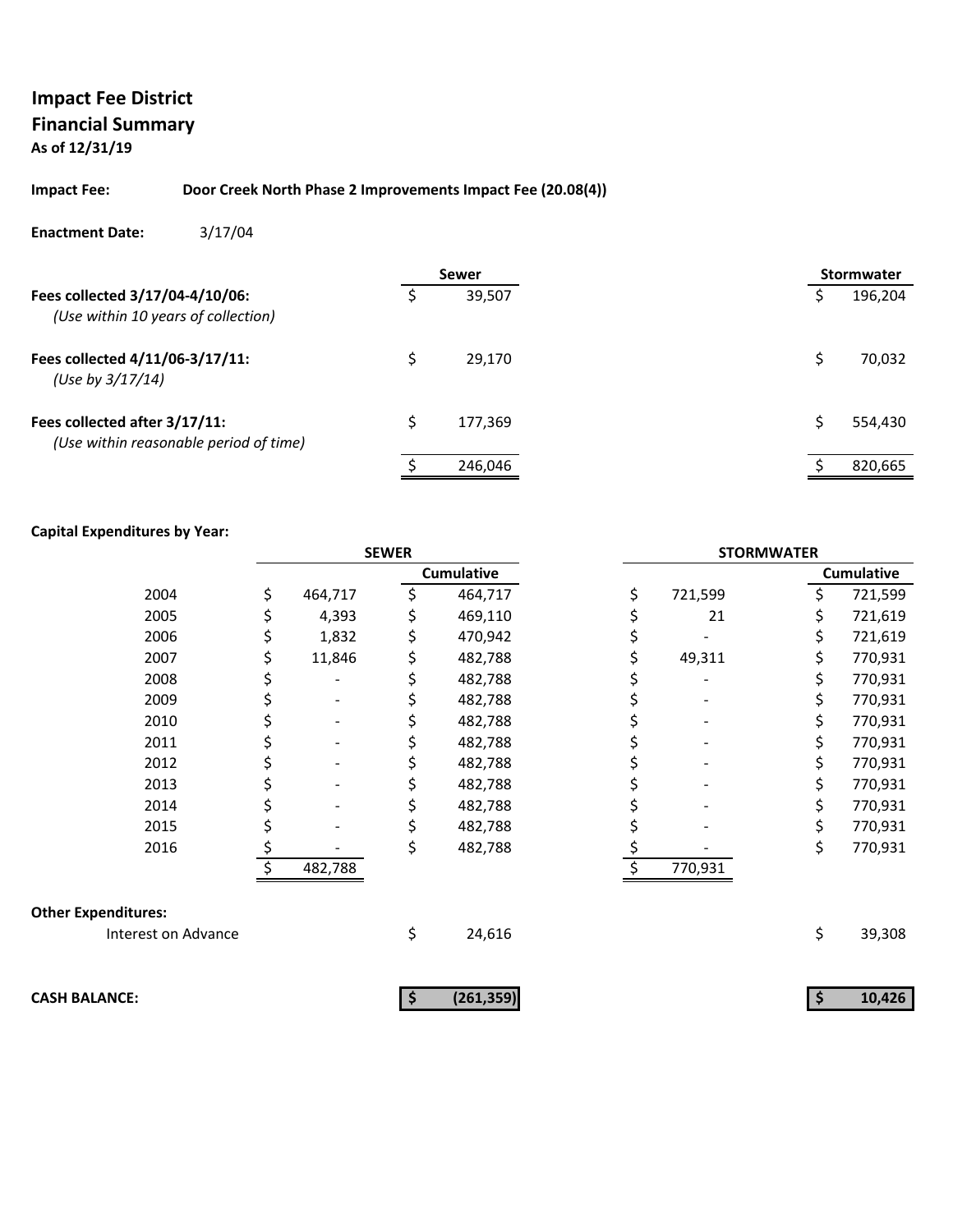#### **Impact Fee: Valley View Road Sewer and Drainage Improvement (22.08(5))**

#### **Enactment Date:** 7/12/05

|                                                                         |    | <b>Sewer</b> | <b>Stormwater</b> |        |  |
|-------------------------------------------------------------------------|----|--------------|-------------------|--------|--|
| Fees collected 7/12/05-4/10/06:<br>(Use within 10 years of collection)  |    |              | \$                |        |  |
| Fees collected 4/11/06-7/12/12:<br>(Use by 7/12/15)                     | Ś  | 6,155        | Ś                 | 7,827  |  |
| Fees collected after 7/12/12:<br>(Use within reasonable period of time) | Ŝ. | 36,973       | Ś                 | 30,993 |  |
|                                                                         | ¢  | 43,128       |                   | 38,820 |  |
| <b>Debt Proceeds:</b>                                                   | Ś  | 220,000      |                   |        |  |

|                                 | <b>SEWER</b> |         |    | <b>STORMWATER</b> |               |     |                   |
|---------------------------------|--------------|---------|----|-------------------|---------------|-----|-------------------|
|                                 |              |         |    | <b>Cumulative</b> |               |     | <b>Cumulative</b> |
| 2005                            | \$           | 233,802 | \$ | 233,802           | \$<br>354,923 | Ś.  | 354,923           |
| 2006                            |              | 16,262  | \$ | 250,063           | 47,531        |     | 402,455           |
| 2007                            | Ş            | 230     | \$ | 250,293           | 1,500         | \$  | 403,954           |
| 2008                            | \$           | (36)    | \$ | 250,257           | 1,536         | \$  | 405,490           |
| 2009                            | \$           | 6,884   | \$ | 257,142           |               | S   | 405,490           |
| 2010                            | \$           | 20,327  | \$ | 277,469           |               |     | 405,490           |
| 2011                            | \$           | 34,457  | \$ | 311,926           |               | \$  | 405,490           |
| 2012                            | \$           | 7,441   | \$ | 319,367           |               | \$. | 405,490           |
| 2013                            | Ş            | 578     | \$ | 319,945           |               | S.  | 405,490           |
| 2014                            |              |         |    | 319,945           |               |     | 405,490           |
| 2015                            |              |         | \$ | 319,945           |               | \$  | 405,490           |
| 2016                            | \$           |         | \$ | 319,945           |               | \$  | 405,490           |
|                                 |              | 319,945 |    |                   | 405,490       |     |                   |
| <b>Other Expenditures:</b>      |              |         |    |                   |               |     |                   |
| Interest on Advance             |              |         | \$ | 18,935            |               | \$  | 23,998            |
| Debt Principal & Interest (net) |              |         | \$ | 225,930           |               |     |                   |
| <b>CASH BALANCE:</b>            |              |         |    | (301, 682)        |               |     | (390, 668)        |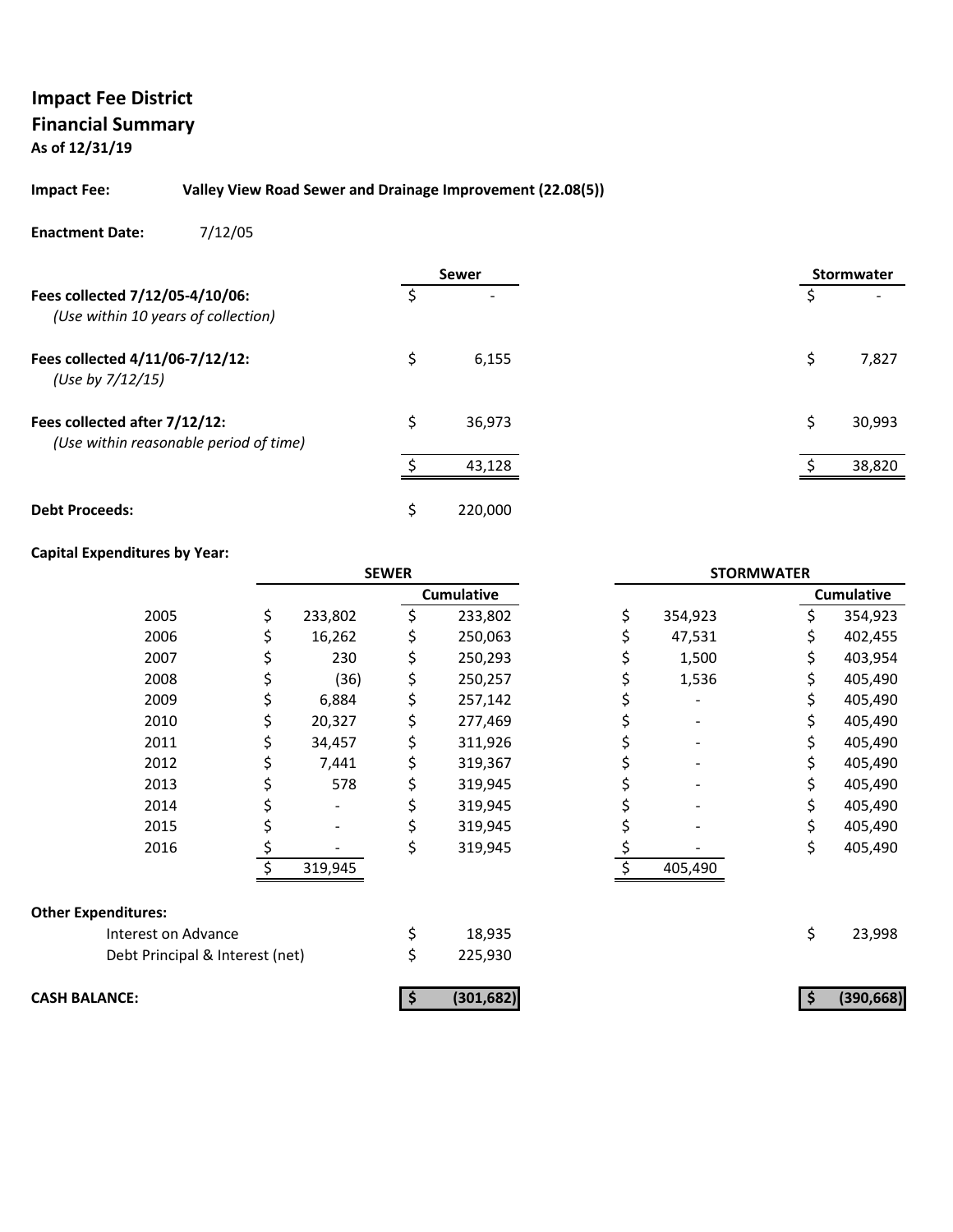| <b>Felland Road Sanitary Sewer Improvement (20.08(7))</b><br>Impact Fee: |                                        |    |        |  |  |
|--------------------------------------------------------------------------|----------------------------------------|----|--------|--|--|
| <b>Enactment Date:</b>                                                   | 12/20/07                               |    |        |  |  |
| Fees collected 12/20/07-4/10/06:                                         | (Use within 10 years of collection)    | \$ |        |  |  |
| Fees collected 4/11/06-12/20/14:<br>(Use by 12/20/17)                    |                                        | \$ |        |  |  |
| Fees collected after 12/20/14:                                           | (Use within reasonable period of time) | \$ | 85.172 |  |  |
|                                                                          |                                        | \$ | 85.172 |  |  |

#### **Capital Expenditures by Year:**

|               | <b>Cumulative</b> |
|---------------|-------------------|
| \$<br>54,453  | \$<br>54,453      |
| \$<br>680,651 | \$<br>735,104     |
| \$<br>854,468 | \$<br>1,589,572   |
| \$<br>19,749  | \$<br>1,609,321   |
| \$<br>281     | \$<br>1,609,602   |
| \$            | \$<br>1,609,602   |
| \$            | \$<br>1,609,602   |
| \$            | \$<br>1,609,602   |
| \$            | \$<br>1,609,602   |
|               | \$<br>1,609,602   |
| 1,609,602     |                   |
|               |                   |

#### **Other Expenditures:**

Interest on Advance **1920** \$91,934

**CASH BALANCE:** (1,616,364)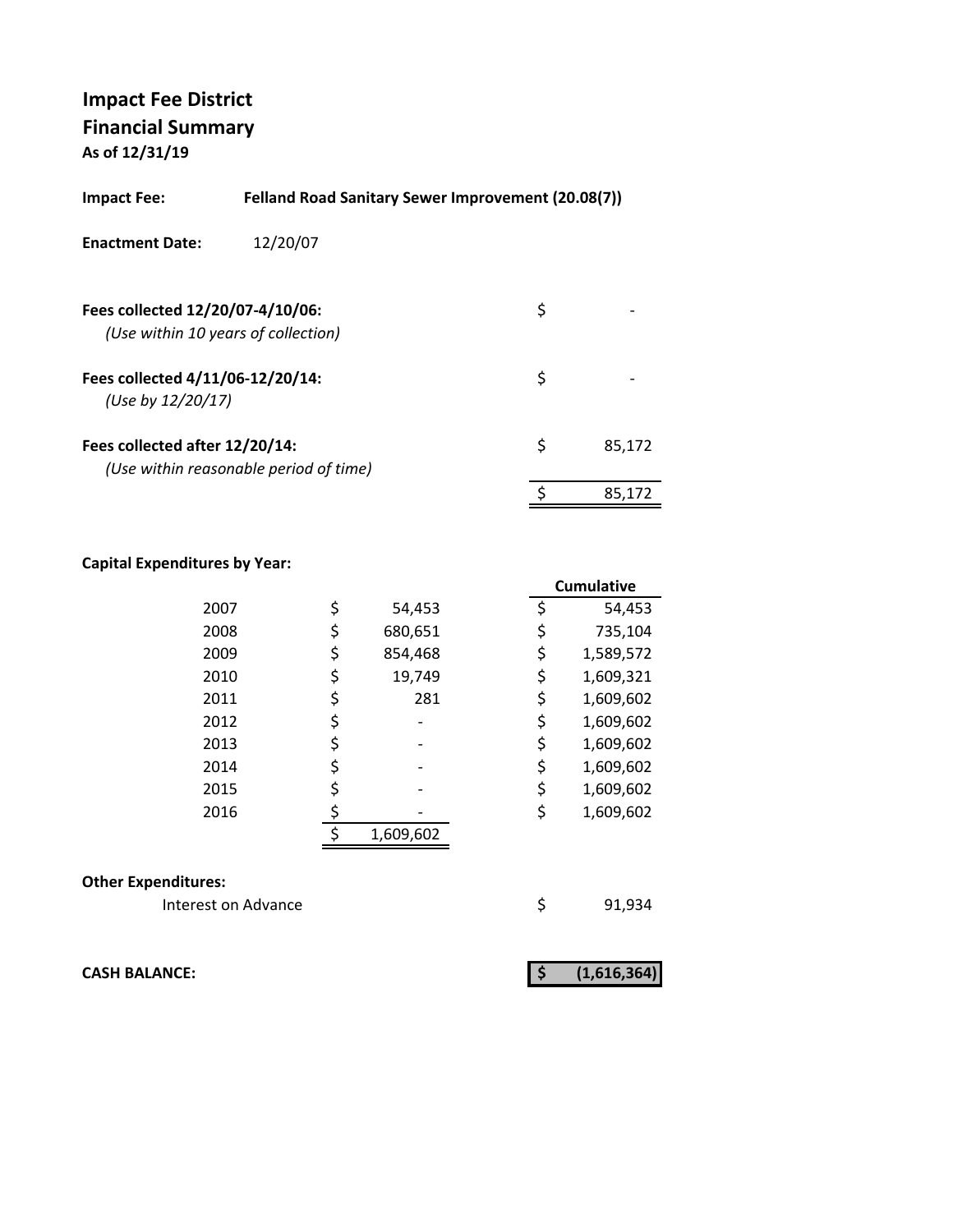| <b>Impact Fee:</b>                                                    | Elderberry Neighborhood Sanitary Sewer Improvement (20.08(8)) |    |         |  |  |  |
|-----------------------------------------------------------------------|---------------------------------------------------------------|----|---------|--|--|--|
| <b>Enactment Date:</b>                                                | 11/22/08                                                      |    |         |  |  |  |
| Fees collected Before 4/10/06:<br>(Use within 10 years of collection) |                                                               |    | N/A     |  |  |  |
| Fees collected 4/11/06-11/22/15:<br>(Use by $11/22/18$ )              |                                                               | \$ | 104.033 |  |  |  |
| Fees collected after 11/22/15:                                        | (Use within reasonable period of time)                        | \$ | 149,520 |  |  |  |
|                                                                       |                                                               |    | 253,553 |  |  |  |

#### **Capital Expenditures by Year:**

|                            |    |         | <b>Cumulative</b> |
|----------------------------|----|---------|-------------------|
| 2008                       | \$ | 52,335  | \$<br>52,335      |
| 2009                       | \$ | 268,548 | \$<br>320,883     |
| 2010                       | \$ | 508     | \$<br>321,391     |
| 2011                       | \$ |         | \$<br>321,391     |
| 2012                       | \$ |         | \$<br>321,391     |
| 2013                       | \$ |         | \$<br>321,391     |
| 2014                       | \$ |         | \$<br>321,391     |
| 2015                       | \$ |         | \$<br>321,391     |
| 2016                       | \$ |         | \$<br>321,391     |
|                            | ¢  | 321,391 |                   |
|                            |    |         |                   |
| <b>Other Expenditures:</b> |    |         |                   |
| Interest on Advance        |    |         | \$<br>13,820      |

**CASH BALANCE: (81,657) \$**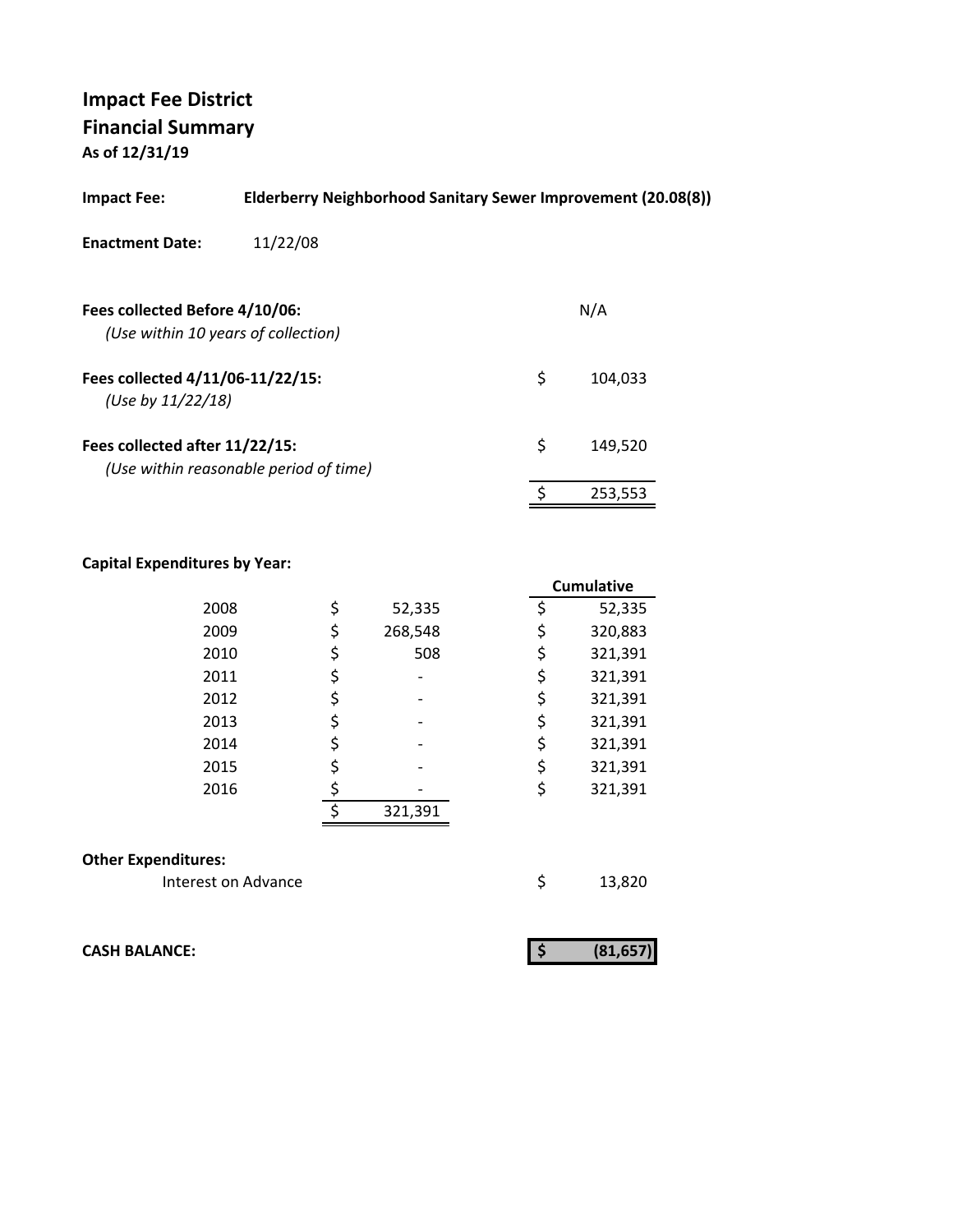| <b>Impact Fee:</b>                                                      |                                 |          | Northeast Neighborhood Sanitary Sewer Improvement (20.08(9)) |          |            |  |
|-------------------------------------------------------------------------|---------------------------------|----------|--------------------------------------------------------------|----------|------------|--|
| <b>Enactment Date:</b>                                                  | 3/14/09                         |          |                                                              |          |            |  |
| Fees collected Before 4/10/06:                                          |                                 |          |                                                              |          | N/A        |  |
| (Use within 10 years of collection)                                     |                                 |          |                                                              |          |            |  |
| Fees collected 4/11/06-3/14/16:<br>(Use by 3/14/19)                     |                                 |          |                                                              | \$       |            |  |
| Fees collected after 3/14/16:<br>(Use within reasonable period of time) |                                 |          |                                                              | \$       | 44,540     |  |
|                                                                         |                                 |          |                                                              | \$       | 44,540     |  |
| <b>Debt Proceeds:</b>                                                   |                                 |          |                                                              | \$       | 290,000    |  |
| <b>Capital Expenditures by Year:</b>                                    |                                 |          |                                                              |          |            |  |
|                                                                         |                                 |          |                                                              |          | Cumulative |  |
| 2009                                                                    |                                 | \$       | 359,509                                                      | \$       | 359,509    |  |
| 2010                                                                    |                                 | \$<br>\$ | 260,073                                                      | \$       | 619,582    |  |
| 2011                                                                    |                                 |          | (1)                                                          | \$       | 619,581    |  |
| 2012                                                                    |                                 |          |                                                              | \$       | 619,581    |  |
| 2013                                                                    |                                 |          |                                                              | \$<br>\$ | 619,581    |  |
| 2014                                                                    |                                 |          |                                                              |          | 619,581    |  |
| 2015                                                                    |                                 |          |                                                              | \$       | 619,581    |  |
| 2016                                                                    |                                 | こくさくし    |                                                              | \$       | 619,581    |  |
|                                                                         |                                 |          | 619,581                                                      |          |            |  |
| <b>Other Expenditures:</b>                                              |                                 |          |                                                              |          |            |  |
|                                                                         | Interest on Advance             |          |                                                              | \$       | 17,446     |  |
|                                                                         | Debt Principal & Interest (net) |          |                                                              | \$       | 297,817    |  |

**CASH BALANCE:** (600,304)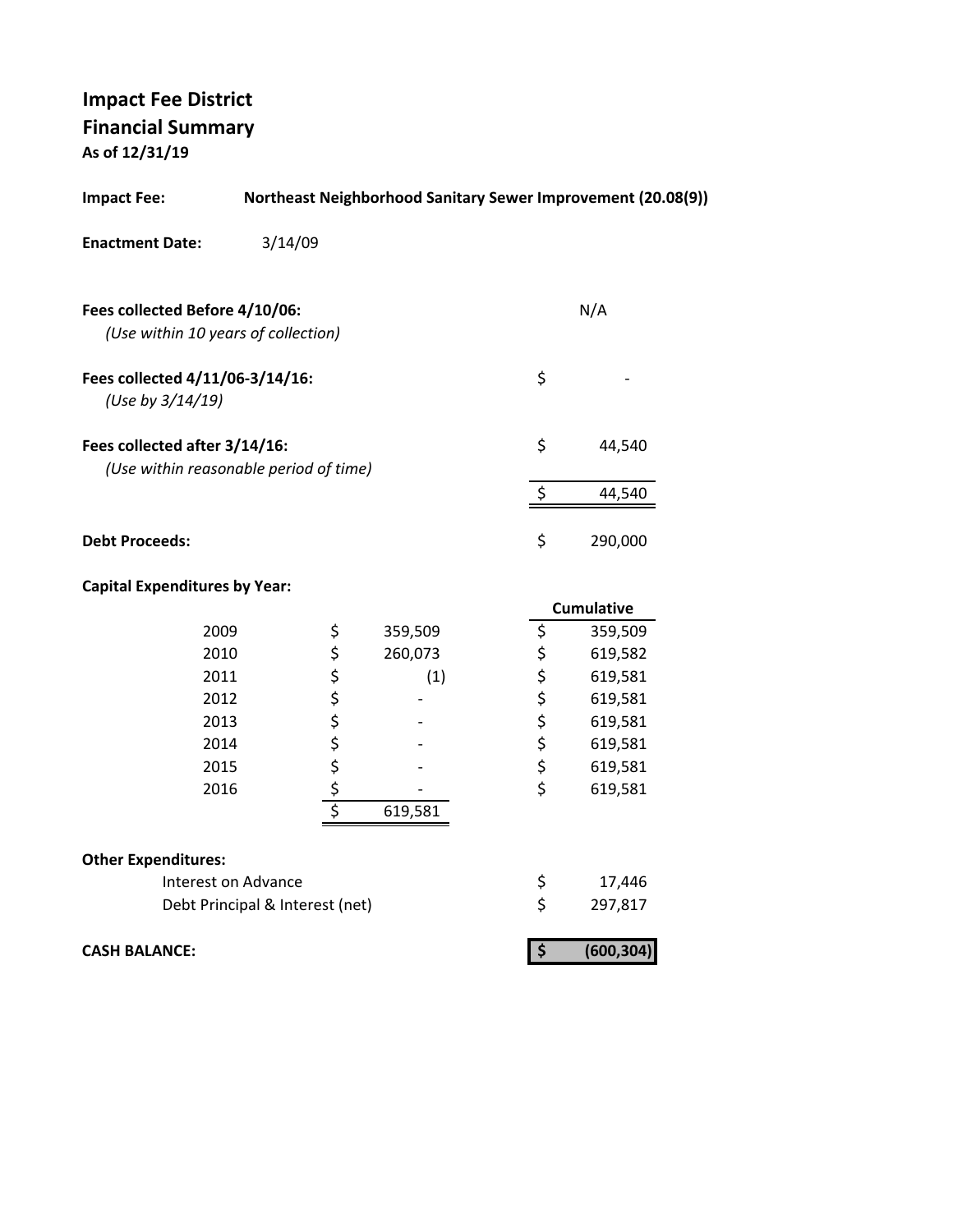# **Impact Fee District Financial Summary**

**As of 12/31/19**

#### **Impact Fee: Lower Badger Mill Creek Sanitary and Stormwater Management (20.08(10))**

#### **Enactment Date:** 12/5/09

|                                                                         |    | Sewer          | Stormwater |           |  |
|-------------------------------------------------------------------------|----|----------------|------------|-----------|--|
| Fees collected 7/12/05-4/10/06:<br>(Use within 10 years of collection)  | Ś  | $\overline{ }$ | S          |           |  |
| Fees collected 4/11/06-12/5/16:<br>(Use by 12/5/19)                     | \$ | 360,452        | \$         | 689,372   |  |
| Fees collected after 12/5/16:<br>(Use within reasonable period of time) | \$ | 1.042.023      | Ś          | 1,058,767 |  |
|                                                                         | c  | 1,402,475      |            | 1,748,138 |  |
| <b>Debt Proceeds:</b>                                                   | \$ | 1,952,700      |            |           |  |

|                                 | <b>SEWER</b> |             |    | <b>STORMWATER</b>      |    |              |    |                   |
|---------------------------------|--------------|-------------|----|------------------------|----|--------------|----|-------------------|
|                                 |              |             |    | <b>Cumulative</b>      |    |              |    | <b>Cumulative</b> |
| 2009                            | \$           | 812,879     | \$ | 812,879                | \$ | 37,716       | \$ | 37,716            |
| 2010                            | \$           | 241,355     | \$ | 1,054,234              | \$ |              | \$ | 37,716            |
| 2011                            | \$           | (61, 626)   | \$ | 992,608                | \$ | 266          | \$ | 37,982            |
| 2012                            | \$           | 498,829     | \$ | 1,491,437              | \$ |              | \$ | 37,982            |
| 2013                            | \$           | 200         | \$ | 1,491,637              | \$ |              | \$ | 37,982            |
| 2014                            | \$           | 213,769     | \$ | 1,705,405              | \$ |              | \$ | 37,982            |
| 2015                            | \$           | 1,001,448   | \$ | 2,706,853              | \$ | 450,626      | \$ | 488,608           |
| 2016                            | Ş            | 516,633     | \$ | 3,223,486              | \$ |              | \$ | 488,608           |
| 2017                            | \$           | 67          | \$ | 3,223,553              | \$ |              | \$ | 488,608           |
| 2018                            | \$           | 59,693      | \$ | 3,283,246              | \$ | 49,970       | \$ | 538,578           |
| 2019                            | \$           |             | \$ | 3,283,246              | \$ | 13,915       | \$ | 552,493           |
|                                 |              | \$3,283,246 |    |                        |    | \$552,493.28 |    |                   |
| <b>Other Expenditures:</b>      |              |             |    |                        |    |              |    |                   |
| Interest on Advance             |              |             | \$ | 22,021                 |    |              | \$ | 3,951             |
| Debt Principal & Interest (net) |              |             | \$ | 1,629,723              |    |              |    |                   |
| <b>CASH BALANCE:</b>            |              |             | \$ | (1,579,815)            |    |              | \$ | 1,191,694         |
|                                 |              |             |    | <b>Combined Total:</b> | \$ | (388, 121)   |    |                   |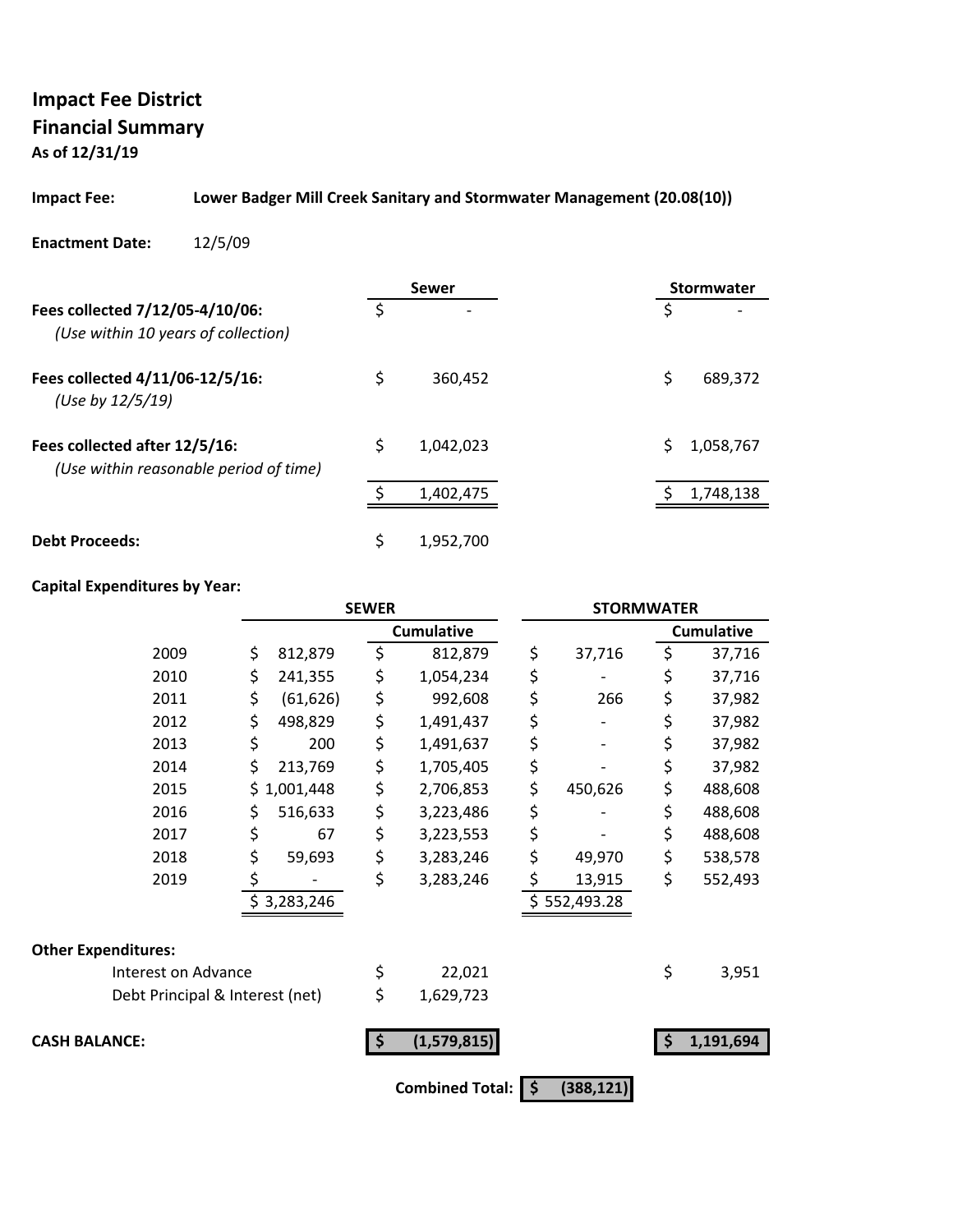# **Impact Fee District Financial Summary**

**As of 12/31/19**

| Impact Fee:            | Jeffy Trail Sanitary Sewer (20.08(11)) |
|------------------------|----------------------------------------|
| <b>Enactment Date:</b> | 3/28/13                                |

| Fees collected 4/11/06-3/28/20:<br>S<br>92.937<br>(Use by 3/28/23)<br>Fees collected after 3/28/20:<br>Ś<br>(Use within reasonable period of time)<br>92.937 | Fees collected Before 4/10/06:<br>(Use within 10 years of collection) | N/A |
|--------------------------------------------------------------------------------------------------------------------------------------------------------------|-----------------------------------------------------------------------|-----|
|                                                                                                                                                              |                                                                       |     |
|                                                                                                                                                              |                                                                       |     |
|                                                                                                                                                              |                                                                       |     |

|                        |              | <b>Cumulative</b> |
|------------------------|--------------|-------------------|
| 2013                   | \$<br>83,135 | \$<br>83,135      |
| 2014                   | \$           | \$<br>83,135      |
| 2015                   | \$           | \$<br>83,135      |
| 2016                   |              | \$<br>83,135      |
|                        | 83,135       |                   |
|                        |              |                   |
| <b>Other Revenues:</b> |              |                   |
| Interest Income        |              | \$<br>487         |

|  | <b>CASH BALANCE:</b> |
|--|----------------------|
|  |                      |

| <b>CASH BALANCE:</b> | 10,288 |
|----------------------|--------|
|                      |        |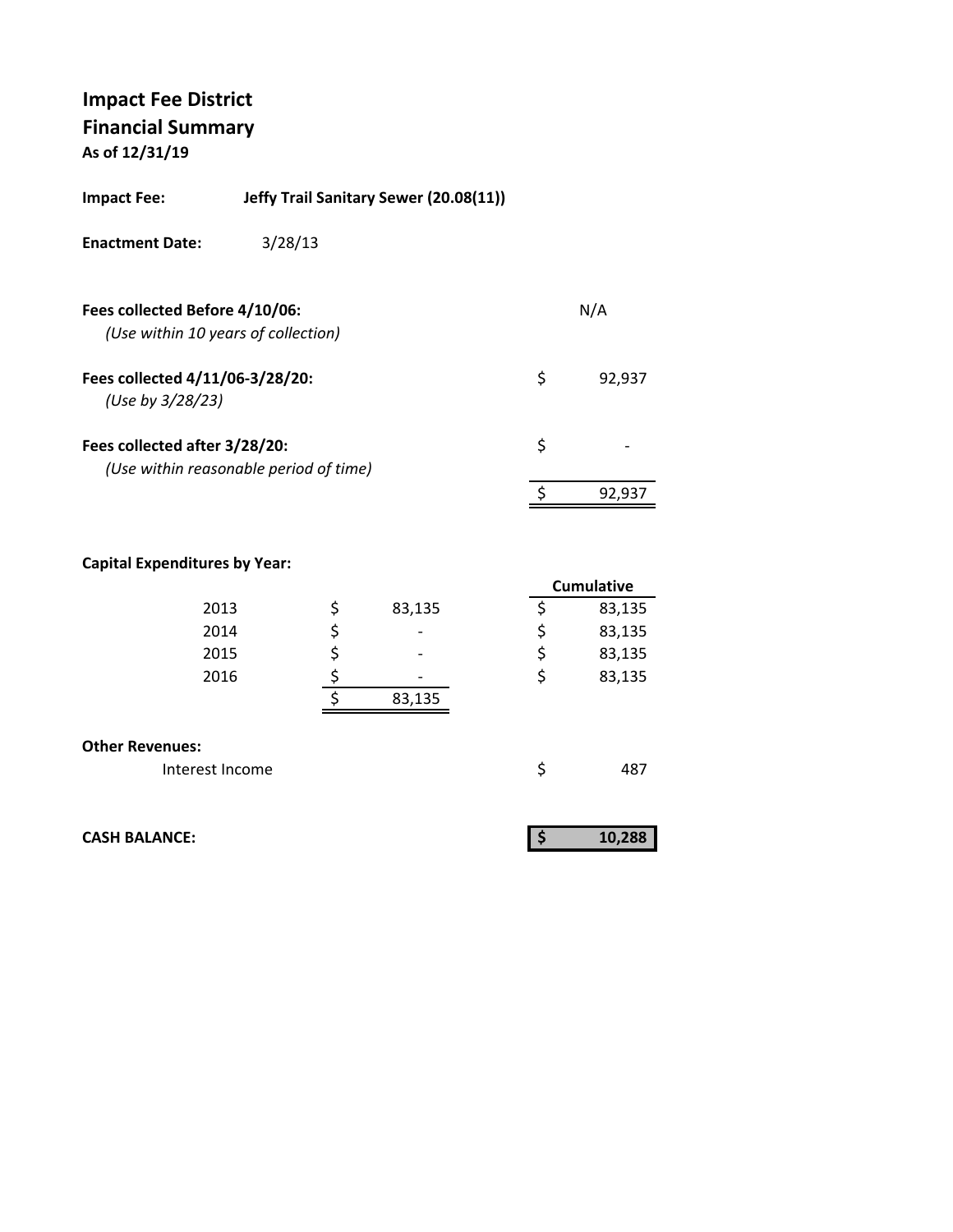| <b>Impact Fee:</b>                                                    | West Elderberry Neighborhood Sanitary Sewer Improvement (20.08(1)) |              |  |
|-----------------------------------------------------------------------|--------------------------------------------------------------------|--------------|--|
| <b>Enactment Date:</b>                                                | 8/3/18                                                             |              |  |
| Fees collected Before 4/10/06:<br>(Use within 10 years of collection) |                                                                    | N/A          |  |
| Fees collected 4/11/06-3/28/20:<br>(Use by 3/28/23)                   |                                                                    | \$           |  |
| Fees collected after 3/28/20:                                         | (Use within reasonable period of time)                             | \$<br>13,462 |  |
|                                                                       |                                                                    | 13,462       |  |

#### **Capital Expenditures by Year:**

|      |  |         |    | <b>Cumulative</b> |
|------|--|---------|----|-------------------|
| 2018 |  | 9,976   |    | 9,976             |
| 2019 |  | 615,911 |    | 625,887.61        |
| 2020 |  |         |    | 625,888           |
| 2021 |  | -       | \$ | 625,888           |
|      |  | 625,888 |    |                   |
|      |  |         |    |                   |

|  | <b>Other Revenues:</b> |
|--|------------------------|
|--|------------------------|

Interest Income  $\zeta$ 

**CASH BALANCE:** (612,425)